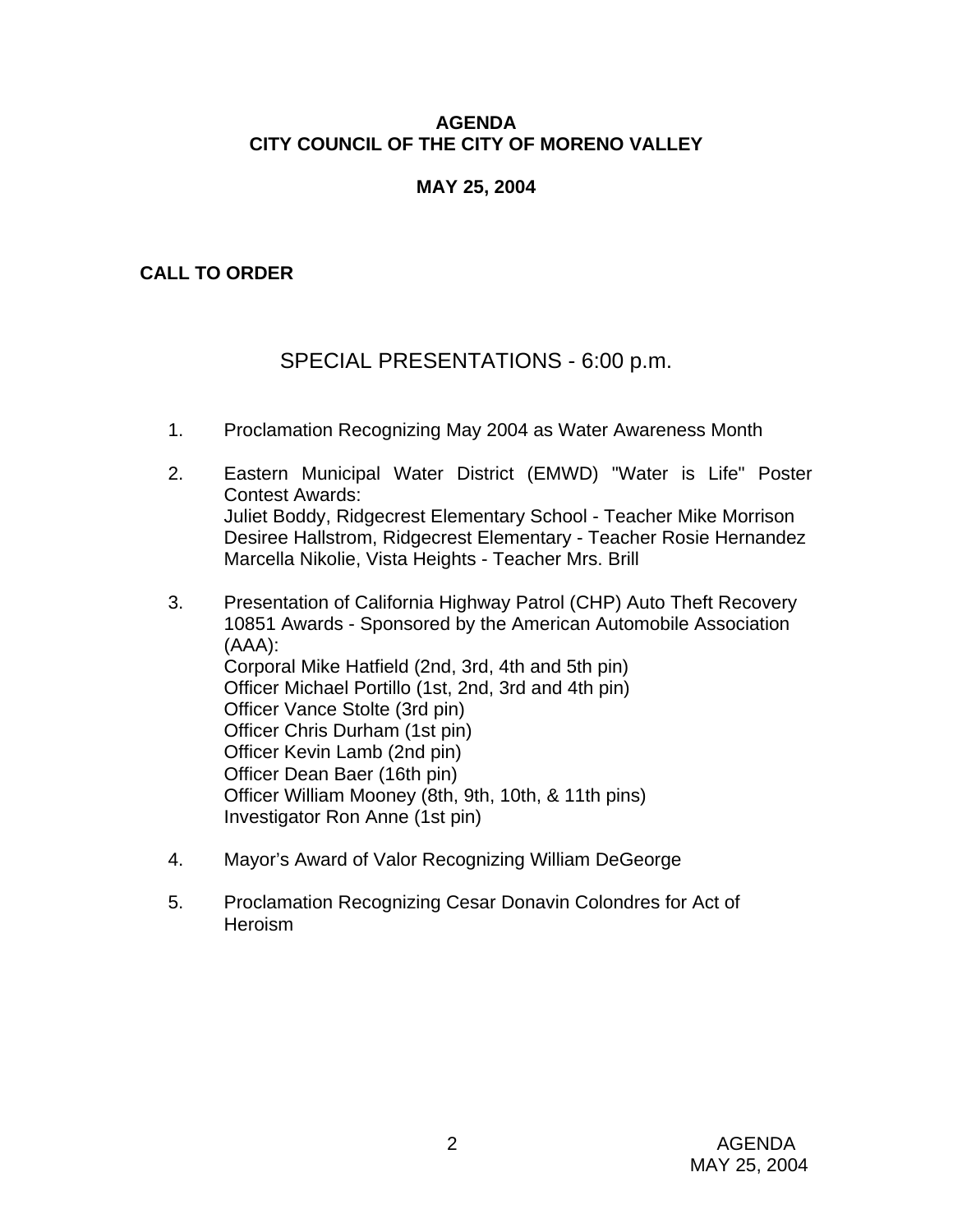#### **AGENDA JOINT MEETING OF THE CITY COUNCIL OF THE CITY OF MORENO VALLEY MORENO VALLEY COMMUNITY SERVICES DISTRICT COMMUNITY REDEVELOPMENT AGENCY OF THE CITY OF MORENO VALLEY AND THE BOARD OF LIBRARY TRUSTEES**

#### **REGULAR MEETING - 6:30 P.M. MAY 25, 2004**

**CALL TO ORDER** (Joint Meeting of the City Council of the City of Moreno Valley, Moreno Valley Community Services District, Community Redevelopment Agency of the City of Moreno Valley and the Board of Library Trustees - actions taken at the Joint Meeting are those of the Agency indicated on each Agenda item)

#### **PLEDGE OF ALLEGIANCE**

**INVOCATION** – Pastor Paul Cunningham, Calvary Baptist Church

#### **ROLL CALL**

#### **INTRODUCTIONS**

PUBLIC COMMENTS **ON MATTERS ON THE AGENDA** WILL BE TAKEN UP AS THE ITEM IS CALLED FOR BUSINESS, BETWEEN STAFF'S REPORT AND CITY COUNCIL DELIBERATION (SPEAKER SLIPS MAY BE TURNED IN UNTIL THE ITEM IS CALLED FOR BUSINESS.) Those wishing to speak should submit a BLUE speaker slip to the Bailiff. There is a three-minute limit per person. All remarks and questions shall be addressed to the presiding officer or to the City Council and not to any individual Council member, staff member or other person.

PUBLIC COMMENTS **ON MATTERS NOT ON THE AGENDA** UNDER THE JURISDICTION OF THE CITY COUNCIL WILL BE HEARD PRIOR TO CITY COUNCIL REPORTS AND CLOSING COMMENTS. IN THE EVENT THAT THE AGENDA ITEM FOR SUCH PUBLIC COMMENTS HAS NOT BEEN CALLED BY 9:00 P.M., IT SHALL BE CALLED AS THE NEXT ITEM OF BUSINESS FOLLOWING THE CONCLUSION OF ANY ITEM BEING HEARD AT 9:00 P.M. Those wishing to speak should submit a BLUE speaker slip to the Bailiff. There is a three-minute limit per person. All remarks and questions shall be addressed to the presiding officer or to the City Council and not to any individual Council member, staff member or other person.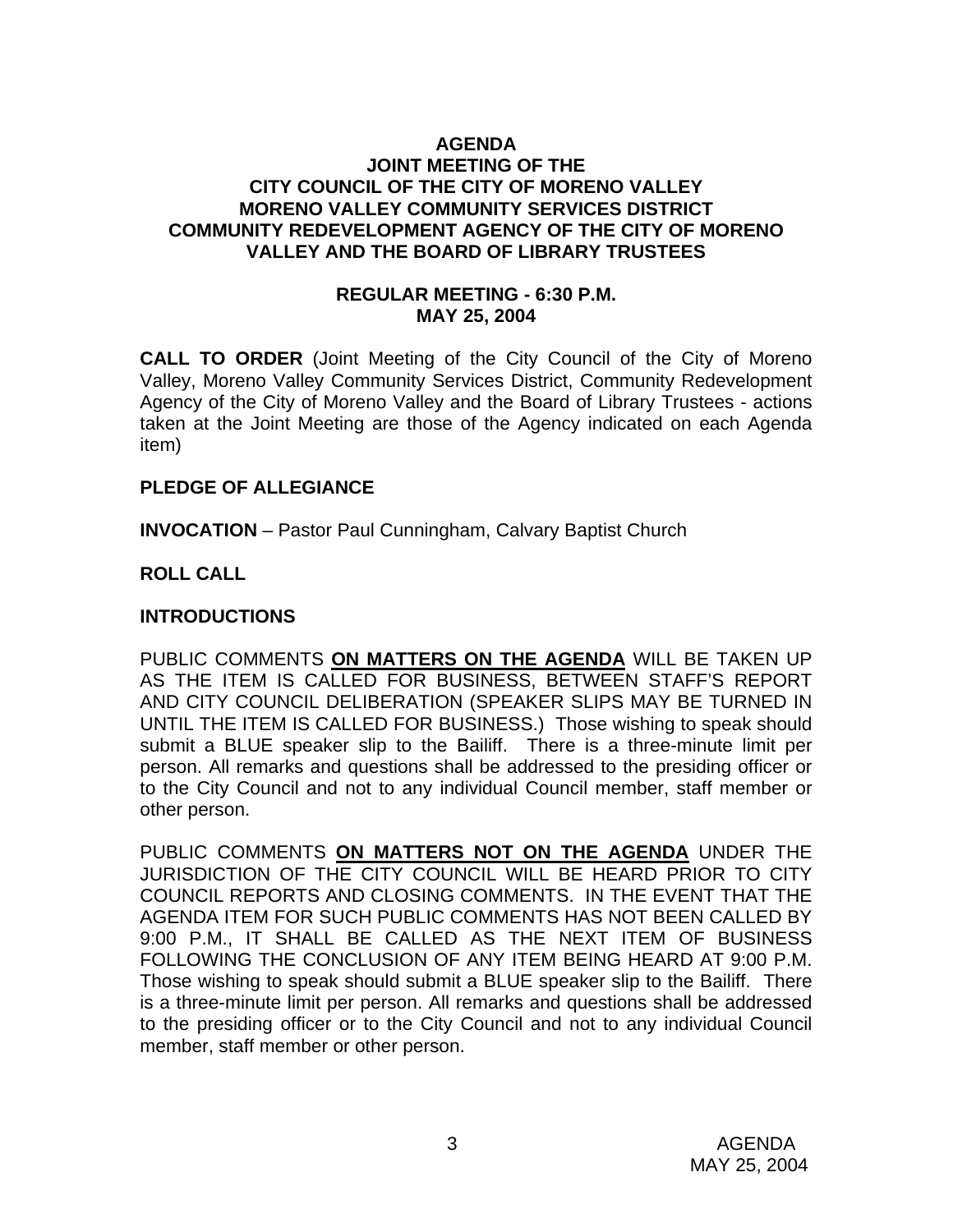### **JOINT CONSENT CALENDARS (SECTIONS A-D) OF THE CITY COUNCIL OF THE CITY OF MORENO VALLEY, MORENO VALLEY COMMUNITY SERVICES DISTRICT, COMMUNITY REDEVELOPMENT AGENCY OF THE CITY OF MORENO VALLEY, AND THE BOARD OF LIBRARY TRUSTEES**

All items listed under the Consent Calendars, Sections A, B, C, and D are considered to be routine and non-controversial, and may be enacted by one motion unless a member of the Council, Community Services District, Redevelopment Agency or the Board of Library Trustees requests that an item be removed for separate action. The motion to adopt the Consent Calendars is deemed to be a separate motion by each Agency and shall be so recorded by the City Clerk. Items withdrawn for report/discussion will be heard after public hearing items.

## **A. CONSENT CALENDAR** - **CITY COUNCIL**

- A1. ORDINANCES FIRST READING BY TITLE ONLY Recommendation: Waive reading of all Ordinance Introductions and read by title only.
- A2. MINUTES SPECIAL MEETING OF APRIL 20, 2004 (Report of: City Clerk's Department) Recommendation: Approve as submitted.
- A3. MINUTES REGULAR MEETING OF MAY 11, 2004 (Report of: City Clerk's Department) Recommendation: Approve as submitted.
- A4. AUTHORIZATION TO CONDUCT A FULL STREET CLOSURE OF OLIVER STREET, BETWEEN IRIS AVENUE AND JOHN F. KENNEDY DRIVE, FROM JUNE 18, 2004 TO JULY 6, 2004 - SUBDIVIDER - GREYSTONE HOMES (Report of: Public Works Department) Recommendation: Authorize the following full street closure in conjunction with the construction of Tract 29732: Oliver Street, between Iris Avenue and John F. Kennedy Drive, from June 18, 2004 to July 6, 2004.
- A5. FINAL MAP 28568 ACCEPT LANDSCAPE & IRRIGATION IMPROVEMENTS INTO THE MORENO VALLEY COMMUNITY SERVICES DISTRICT LANDSCAPE MAINTENANCE ZONE E-4 AND REDUCE FAITHFUL PERFORMANCE BOND FOR LANDSCAPE & IRRIGATION IMPROVEMENTS - NORTH SIDE OF JOHN F. KENNEDY DRIVE, EAST OF MORENO BEACH DRIVE - SUBDIVIDER - RYLAND HOMES OF CALIFORNIA, INC. (Report of: Public Works Department)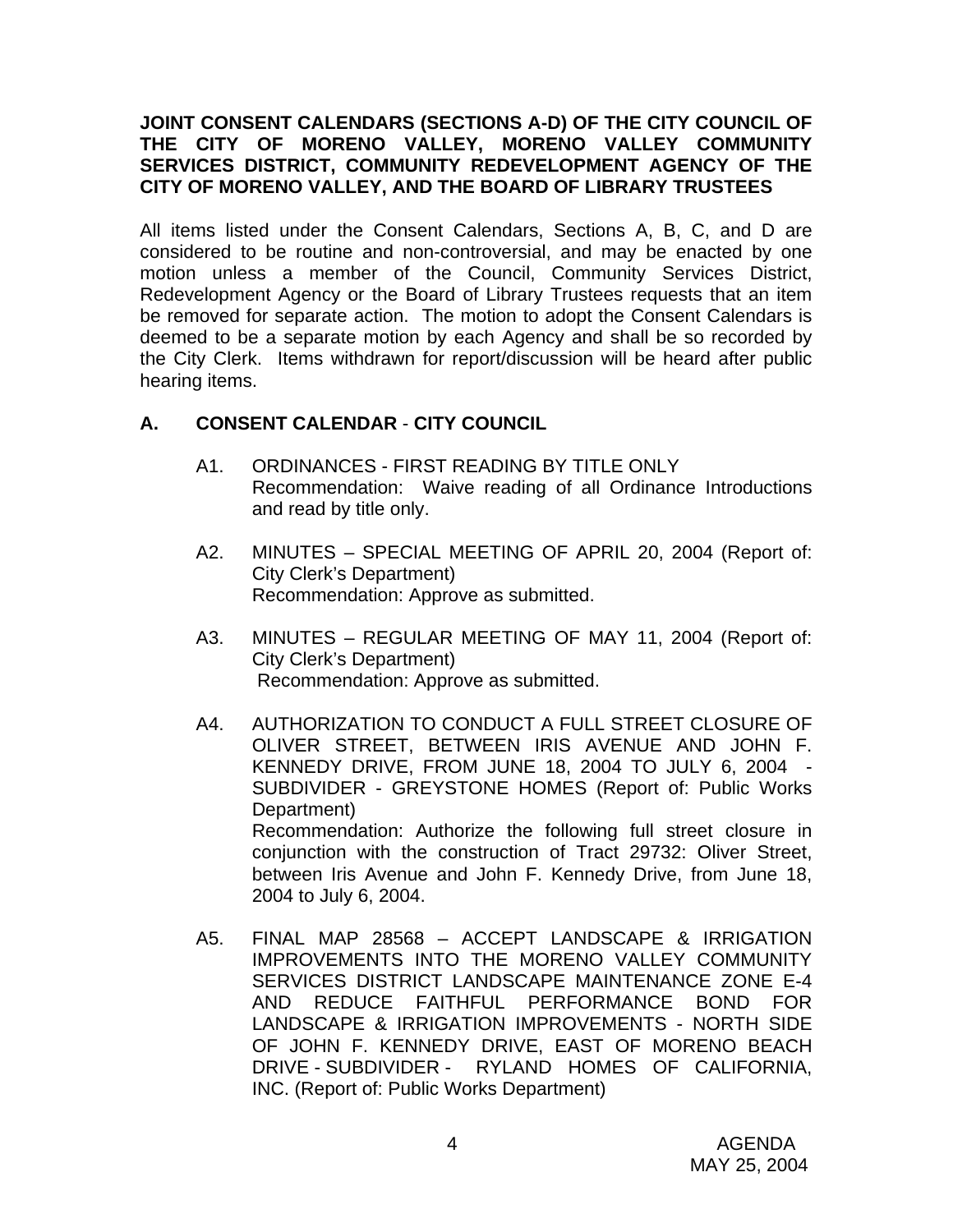Recommendation: Accept landscape & irrigation improvements for Final Map 28568 into the Moreno Valley Community Services District Landscape Maintenance Zone E-4; approve a 90% reduction to the Landscape & Irrigation Faithful Performance Bond; and instruct the City Engineer to prepare a 90% reduction letter reducing the Landscape & Irrigation Faithful Performance Bond.

- A6. APPROVAL OF GRANT APPLICATION SUBMITTAL FOR THE BICYCLE AND PEDESTRIAN FACILITIES PROGRAM, SENATE BILL 821 (SB 821) (Report of: Public Works Department) Recommendation: Approve the submittal of the grant application for the Bicycle and Pedestrian Facilities Program.
- A7. LEAGUE OF CALIFORNIA CITIES AND CALIFORNIA STATE ASSOCIATION OF COUNTIES (CSAC) JOINT POLICY RESOLUTION (Report of: City Manager's Department) Recommendation: Adopt Resolution No. 2004-34 supporting a joint League/CSAC Policy Statement to decrease impacts on public health and safety resulting from wildland urban interface fires.

Resolution No. 2004-34

A Resolution of the City Council of the City of Moreno Valley, Supporting a Joint League/CSAC Policy Statement to Decrease Impacts on Public Health and Safety Resulting from Wildland Urban Interface Fires

- A8. APPROVAL OF FINAL MAP 27523-2 SINGLE FAMILY RESIDENTIAL PROJECT, AND ACCEPT BONDS & AGREEMENT FOR PUBLIC RIGHT-OF-WAY IMPROVEMENTS SOUTH SIDE OF BRODIAEA AVENUE BETWEEN MORENO BEACH DRIVE AND WILMOT STREET – SUBDIVIDER - MORENO VALLEY CACTUS RANCH, LLC (Report of: Public Works Department) Recommendation: Approve Final Map 27523-2, authorize the City Clerk to sign the map and transmit said map to the County Recorder's Office for recordation; accept the bonds and Agreement for Public Improvements; authorize the Mayor to execute the agreement; and direct the City Clerk to forward the signed agreement to the County Recorder's Office for recordation.
- A9. APPROVAL OF QUARTERLY INVESTMENT REPORT QUARTER ENDED MARCH 31, 2004 (Report of: Finance Department) Recommendation: Approve and accept the quarterly investment report, in compliance with California Government Code Section 53646.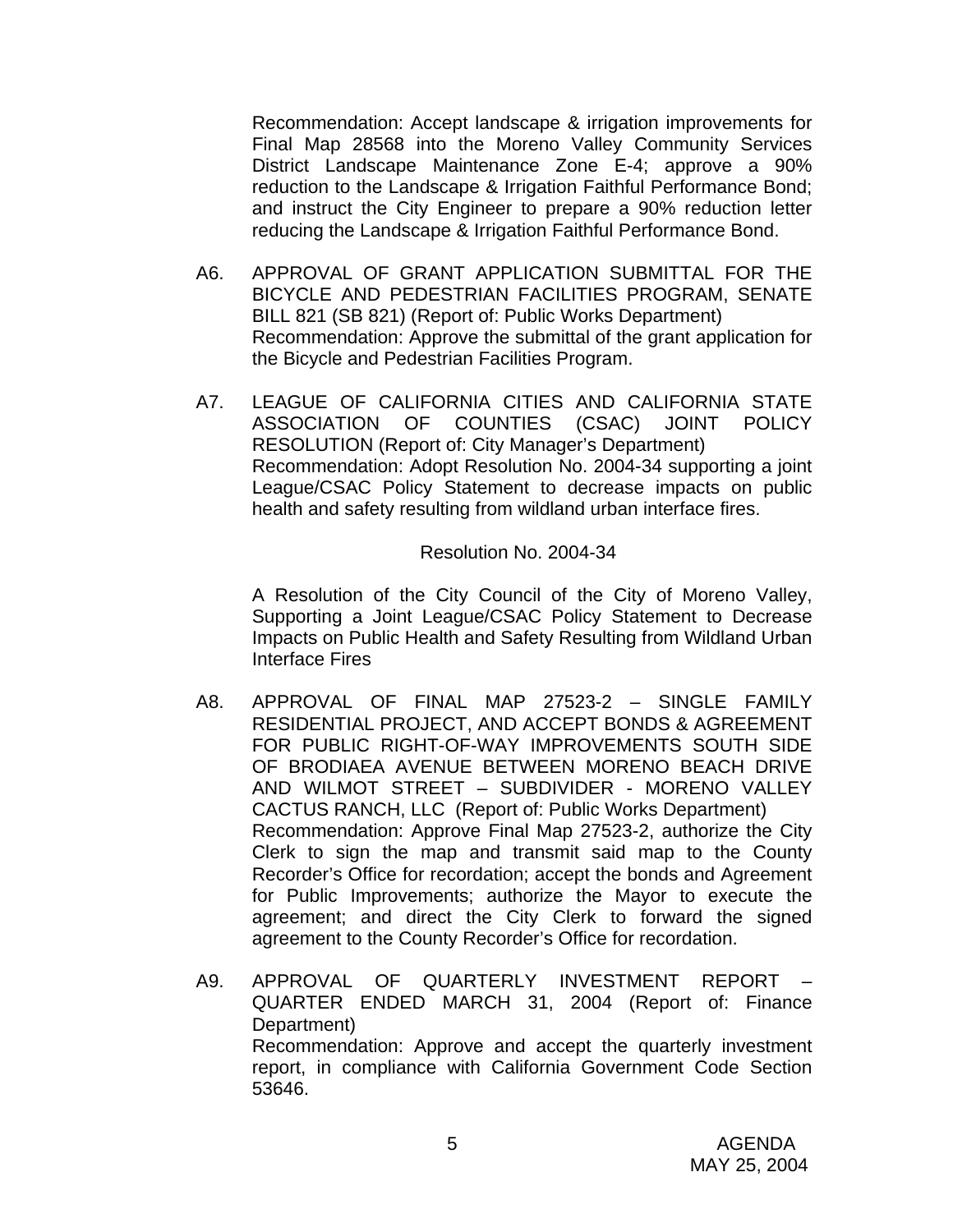- A10. PARCEL MAP 20995 EXONERATE TRAFFIC SIGNAL MITIGATION PAYMENT BOND AND APPROVE A PARTIAL REDUCTION OF THE PUBLIC IMPROVEMENT FAITHFUL PERFORMANCE AND MATERIAL & LABOR BONDS, SOUTHEAST CORNER OF ALESSANDRO BOULEVARD AND ELSWORTH STREET, SUBDIVIDER – NEWHOPE PROPERTIES III, CGP (Report of: Public Works Department) Recommendation: Approve an exoneration of the Traffic Signal Mitigation Payment Bond for Parcel Map 20995; approve a \$131,000 reduction to the Faithful Performance and Material & Labor Bonds for Parcel Map 20995; and authorize the City Engineer to exonerate the Traffic Signal Mitigation Payment Bond and reduce the Faithful Performance and Material & Labor Bonds by \$131,000 for Parcel Map 20995.
- A11. Agreement to Accept Letter of Credit to Guarantee Completion of the Multi-Use Trail Improvements Within Tract 30232 (Report of: Parks and Recreation Department) - Material not available at time of printing – to be provided under separate cover

#### **B. CONSENT CALENDAR** - **COMMUNITY SERVICES DISTRICT**

- B1. ORDINANCES FIRST READING BY TITLE ONLY Recommendation: Waive reading of all Ordinance Introductions and read by title only.
- B2. MINUTES REGULAR MEETING OF MAY 11, 2004 (Report of: City Clerk's Department) Recommendation: Approve as submitted.
- B3. ACCEPTANCE OF ONE-TIME GRANT FUNDING CHILD CARE GRANT (Report of: Parks and Recreation Department) Recommendation: Authorize the acceptance of one-time grant funding in the amount of \$3,482 from the California Department of Education, Child Development Division. The purpose of these grant monies is to improve the quality and availability of child care and to allow the contractor flexibility in the expenditure of the funds for one-time only items that primarily benefit the school age child care services program and adopt Resolution No. CSD 2004-04 to certify the approval of the governing board to enter into this transaction with the California Department of Education and to authorize the designated personnel, as shown on the resolution, to sign contract documents for FY 2003/2004 and FY 2004/2005.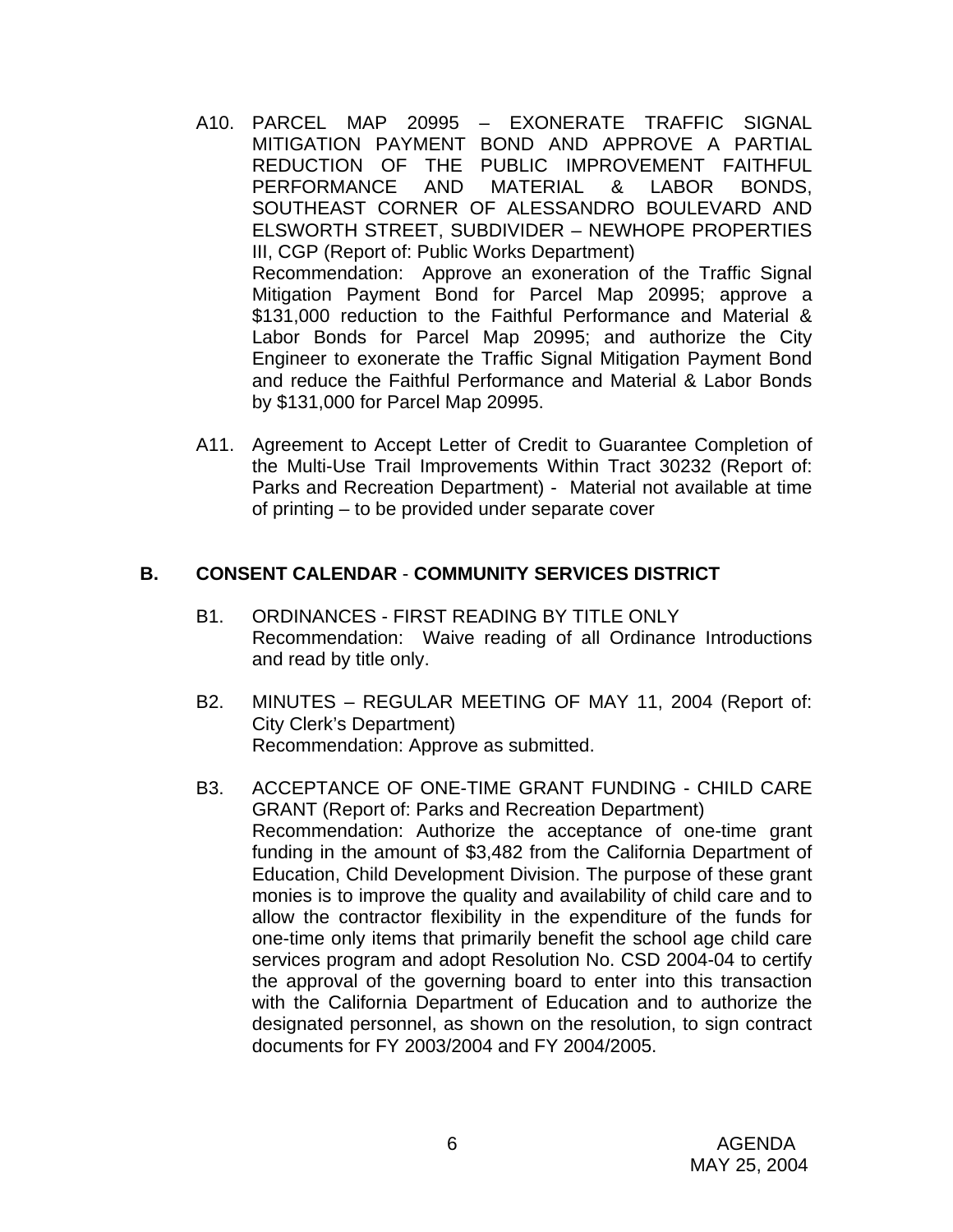#### Resolution No. CSD 2004-04

 A Resolution of the Moreno Valley Community Services District of the City of Moreno Valley, California, Acting in its Capacity as the Board of Directors of the Moreno Valley Community Services District Board to Enter into a Transaction with the California Department of Education for the Purpose of One-Time Expenditures that Primarily Benefit the School-Age Child Care Services Program and to Authorize Designated Personnel to Sign Contract Documents for FY 2003/2004 and 2004/2005

B4. FORMALLY NAME THE PARK LOCATED AT 14875 CALIENTE DRIVE "CELEBRATION PARK" (Report of: Parks and Recreation Department) Recommendation: Adopt the name as recommended and submitted by the Parks and Recreation Advisory Committee for the park located at 14875 Caliente Drive as "Celebration Park".

#### **C. CONSENT CALENDAR** - **COMMUNITY REDEVELOPMENT AGENCY**

- C1. ORDINANCES FIRST READING BY TITLE ONLY Recommendation: Waive reading of all Ordinance Introductions and read by title only.
- C2. MINUTES REGULAR MEETING OF MAY 11, 2004 (Report of: City Clerk's Department) Recommendation: Approve as submitted.

#### **D. CONSENT CALENDAR** - **BOARD OF LIBRARY TRUSTEES**

- D1. ORDINANCES FIRST READING BY TITLE ONLY Recommendation: Waive reading of all Ordinance Introductions and read by title only.
- D2. MINUTES REGULAR MEETING OF MAY 11, 2004 (Report of: City Clerk's Department) Recommendation: Approve as submitted.

#### **E. PUBLIC HEARINGS**

Questions or comments from the public on a Public Hearing matter are limited to five minutes per individual and must pertain to the subject under consideration.

 Those wishing to speak should complete and submit a GOLDENROD speaker slip to the Bailiff.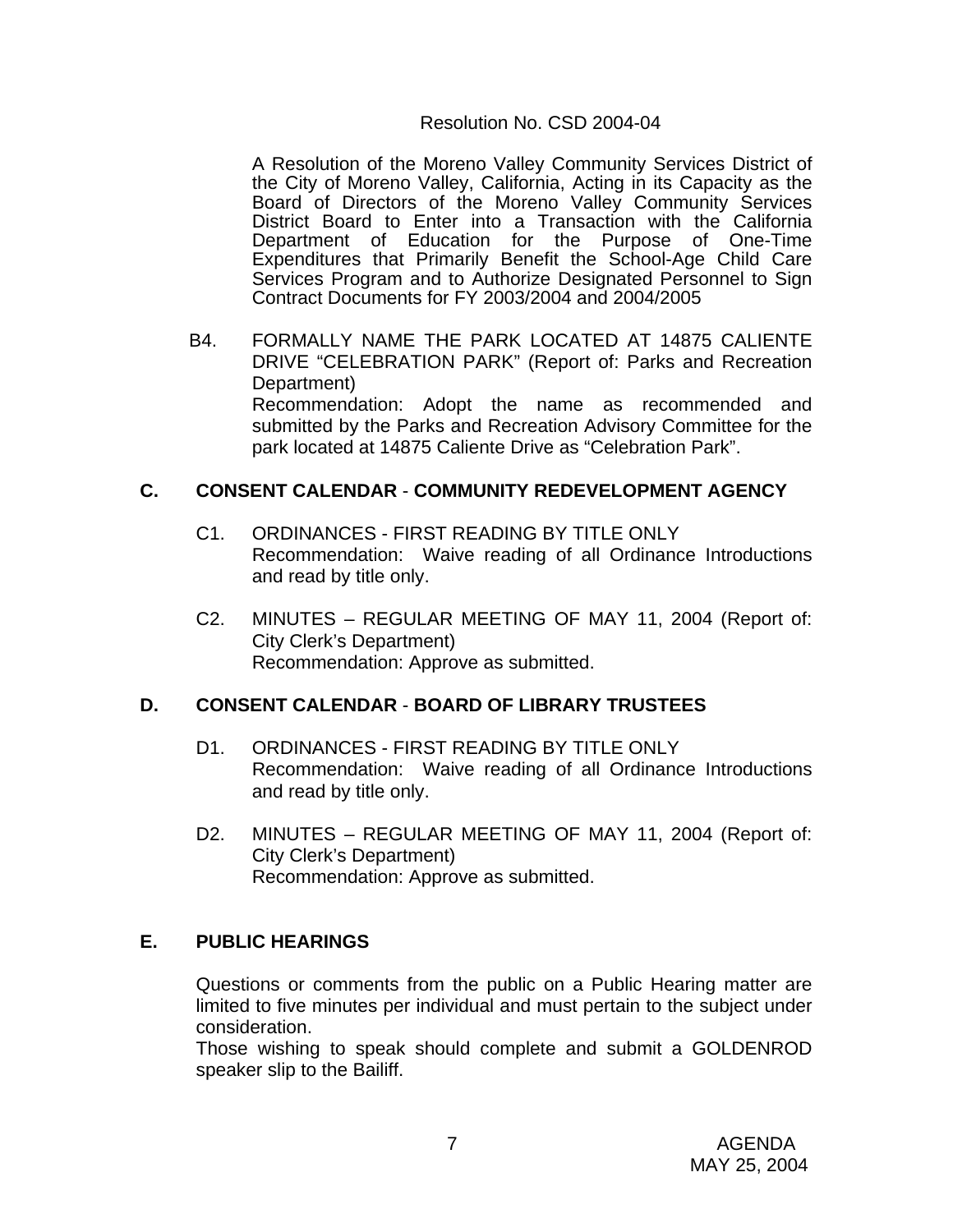- E1. PUBLIC COMMENTS ON THE FY 04/05 PROPOSED BUDGET AND CONTINUED BUDGET REVIEW (Report of: Finance Department) Recommendation: That the City Council:
	- 1. Conduct a Public Hearing on the City's FY 04/05 Proposed Budget;
	- 2. Continue its review of the FY 04/05 Proposed Budget.

### **F. ITEMS REMOVED FROM CONSENT CALENDARS FOR DISCUSSION OR SEPARATE ACTION**

# **G. REPORTS**

G1. CERTIFICATION OF INITIATIVE MEASURE REGULATING MANAGEMENT OF THE CITY'S MUNICIPAL ELECTRIC UTILITY INCLUDING PROHIBITING USE OF CITY GENERAL FUNDS FOR ITS SUPPORT; MANDATING LEVELS OF FINANCIAL RESERVES; PROHIBITING USE OF ELECTRIC UTILITY RESERVES FOR ANY PURPOSE OTHER THAN THE ELECTRIC UTILITY; ESTABLISHING LOAD RESOURCE REQUIREMENTS; ESTABLISHING LIMITS ON ELECTRIC RATES; REQUIRING UNIFORM ELECTRIC RATES FOR ALL CUSTOMERS IN A RATE GROUP; AND REQUIRING UTILITY WORK BE DONE BY QUALIFIED EMPLOYEES PAID AT PREVAILING WAGE (Report of: City Clerk)

 Recommendation: Pursuant to the requirements of California Elections Code §9215, the City Council must do one of the following:

- A. Adopt the ordinance (initiative measure) without alteration; or
- B. Order the ordinance to be submitted to the voters at the November 2, 2004, election; and
	- 1. Adopt Resolution No. 2004-35, ordering the submission of the initiative measure to regulate management of the City's municipal utility to the qualified electors; and

Resolution No. 2004-35

A Resolution of the City Council of the City of Moreno Valley, California, Ordering the Submission to the Qualified Electors of the City of Moreno Valley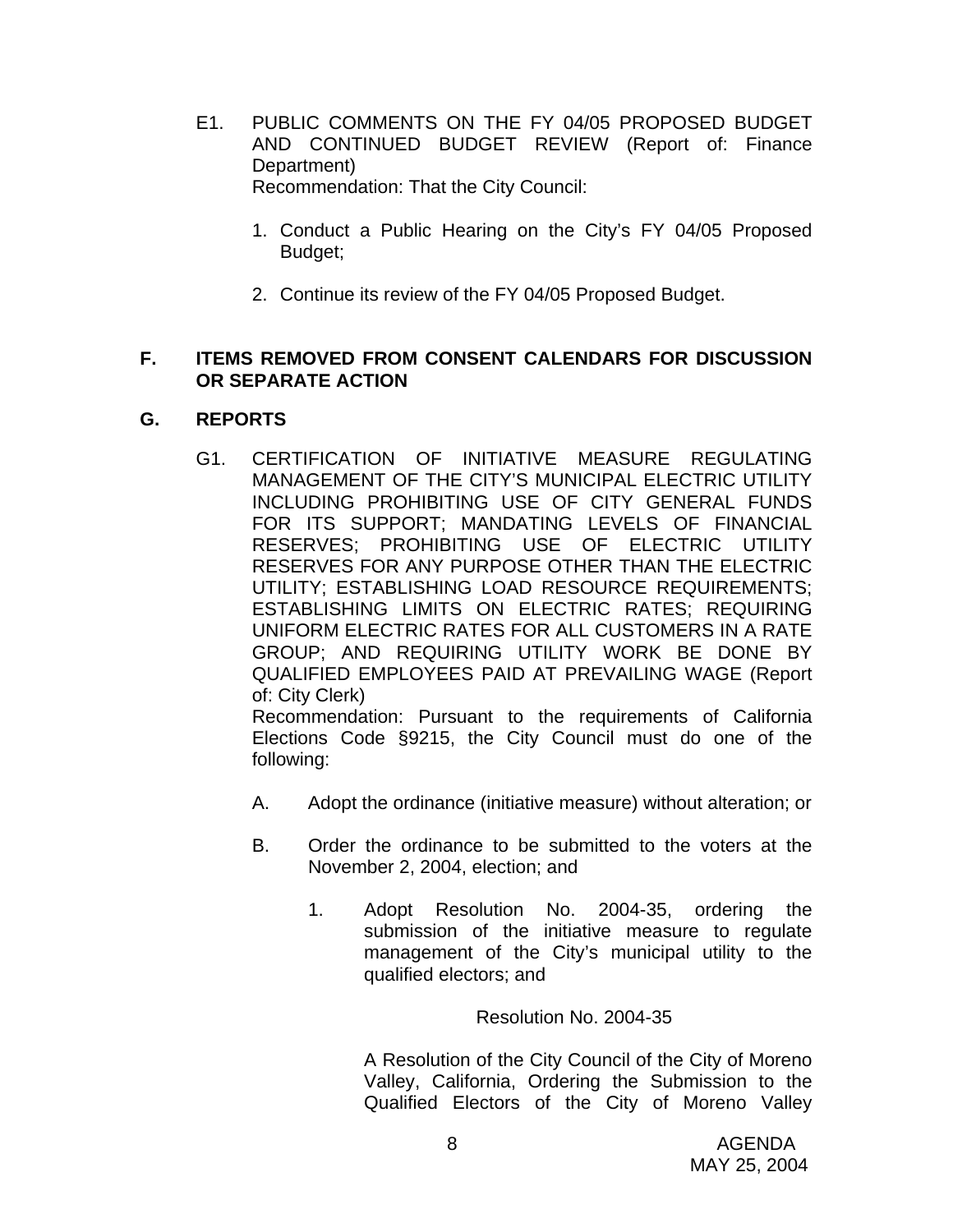Initiative Measure Regulating Management of the City's Municipal Utility at the General Municipal Election to be held on Tuesday, November 2, 2004

2. Adopt Resolution No. 2004-36, directing the City Attorney to prepare an Impartial Analysis regarding said initiative measure; or

#### Resolution No. 2004-36

A Resolution of the City Council of the City of Moreno Valley, California, Directing the City Attorney to Prepare an Impartial Analysis Regarding the Measure Regulating Management of the City's Municipal Election to be held on November 2, 2004

- C. Order a report on the effect of any or all of the following, said report to be submitted to the City Council within 30 days, after which time the City Council shall either adopt the ordinance or order the ordinance to be submitted to the voters at the November 2, 2004 election:
	- 1. Its fiscal impact;
	- 2. Its effect on the internal consistency of the City's general and specific plans, including the housing element, the consistency between planning and zoning, and the limitations on city actions under §65008 of the Government Code and Chapters 4.2 (commencing with §65913) and 4.3 (commencing with §65915) of Division 1 of Title 7 of the Government Code;
	- 3. Its effect on the use of land, the impact on the availability and location of housing, and the ability of the City to meet its regional housing needs;
	- 4. Its impact on funding for infrastructure of all types, including, but not limited to, transportation, schools, parks, and open space. The report may also discuss whether the measure would be likely to result in increased infrastructure costs or savings, including the costs of infrastructure costs or savings, including the costs of infrastructure maintenance, to current residents and businesses;
	- 5. Its impact on the community's ability to attract and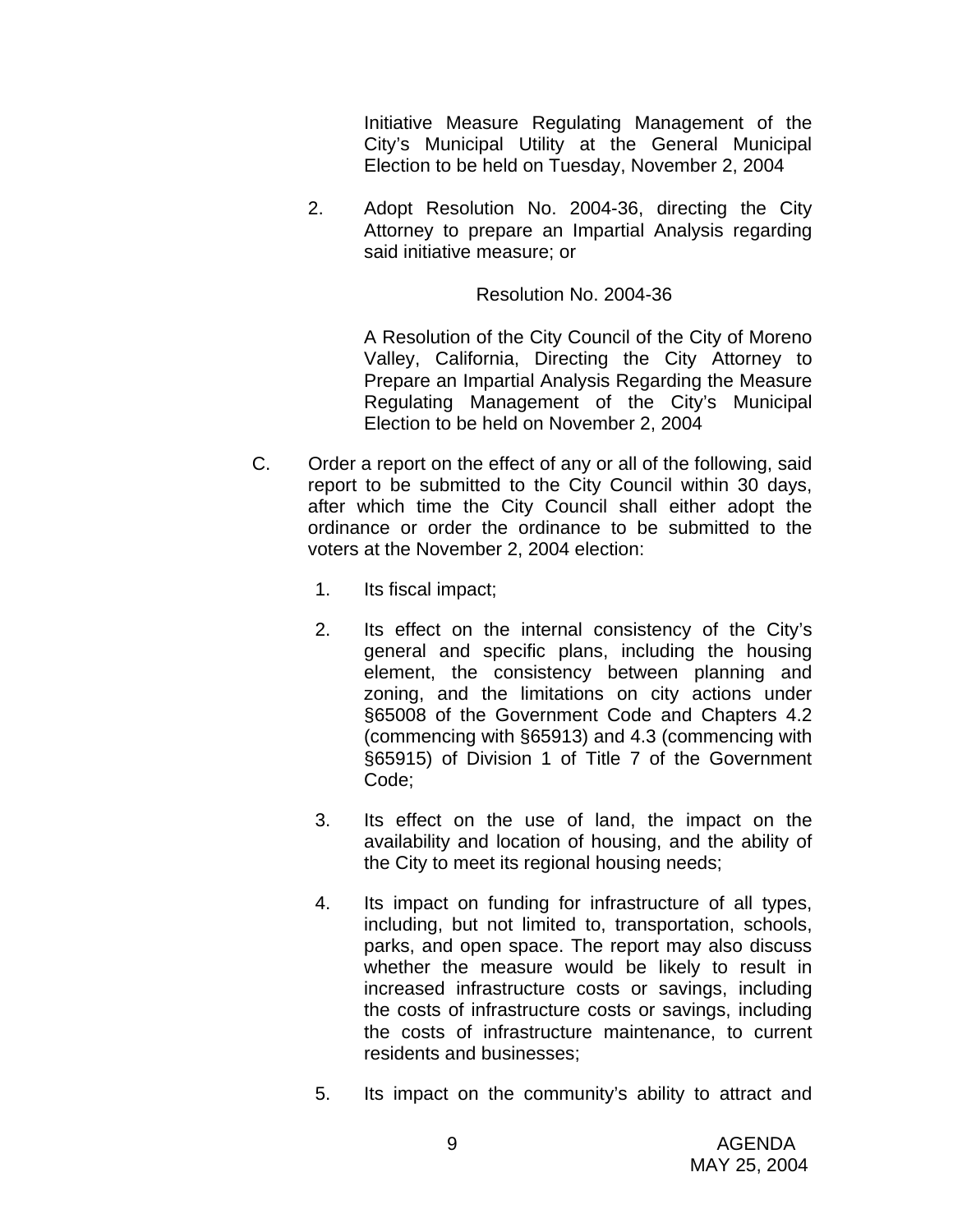retain business and employment;

- 6. Its impact on the uses of vacant parcels of land;
- 7. Its impact on agricultural lands, open spaces, traffic congestion, existing business districts, and developed areas designated for revitalization; and
- 8. Any other matters the City Council requests to be in the report.
- G2. REPORT TO CONSIDER PUBLIC COMMENTS REGARDING MORENO VALLEY COMMUNITY SERVICES DISTRICT PROPOSED 2004/2005 ANNUAL CHARGES (Report of: Public Works Department) Recommendation: That the City Council, acting in their respective capacities as President and Members of the Board of Directors of the Moreno Valley Community Services District (CSD) (the "Board"), accept public comment regarding the CSD proposed 2004/2005 annual charges. The proposed charges shall provide for continued services to parks, recreation, residential street lighting and improvements, arterial street lighting, parkway landscaping, extensive parkway landscaping, internal parkway landscaping/walls, and medians during fiscal year 2004/2005, as submitted in the Annual Levy Report on file in the office of the City Clerk.
- G3. DISCUSSION AND RECOMMENDATIONS REGARDING THE CENTERPOINTE AREA ALONG ALESSANDRO BOULEVARD (approximately between Elsworth Street and Heacock Street) (Report of: Community and Economic Development Department) Recommendation: Direct planning staff to proceed with a Municipal Code amendment to require a Conditional Use Permit application for all "Storage Lots and Mini-Warehouses" within the Community Commercial zone, and establish policy to minimize frontage use by self-storage warehouses along designated arterials directing these uses on side streets and rear portions of lots along arterial streets.
- G4. DEVELOPMENT SERVICES BUDGET ADJUSTMENT AND AUTHORIZATION TO HIRE PRINCIPAL PLANNER (Report of: Community and Economic Development Department) – Material not available at time of printing – to be provided under separate cover
- G5. LEGISLATIVE UPDATE (Report of: Assistant City Manager) Recommendation: That the City Council receive and file the report.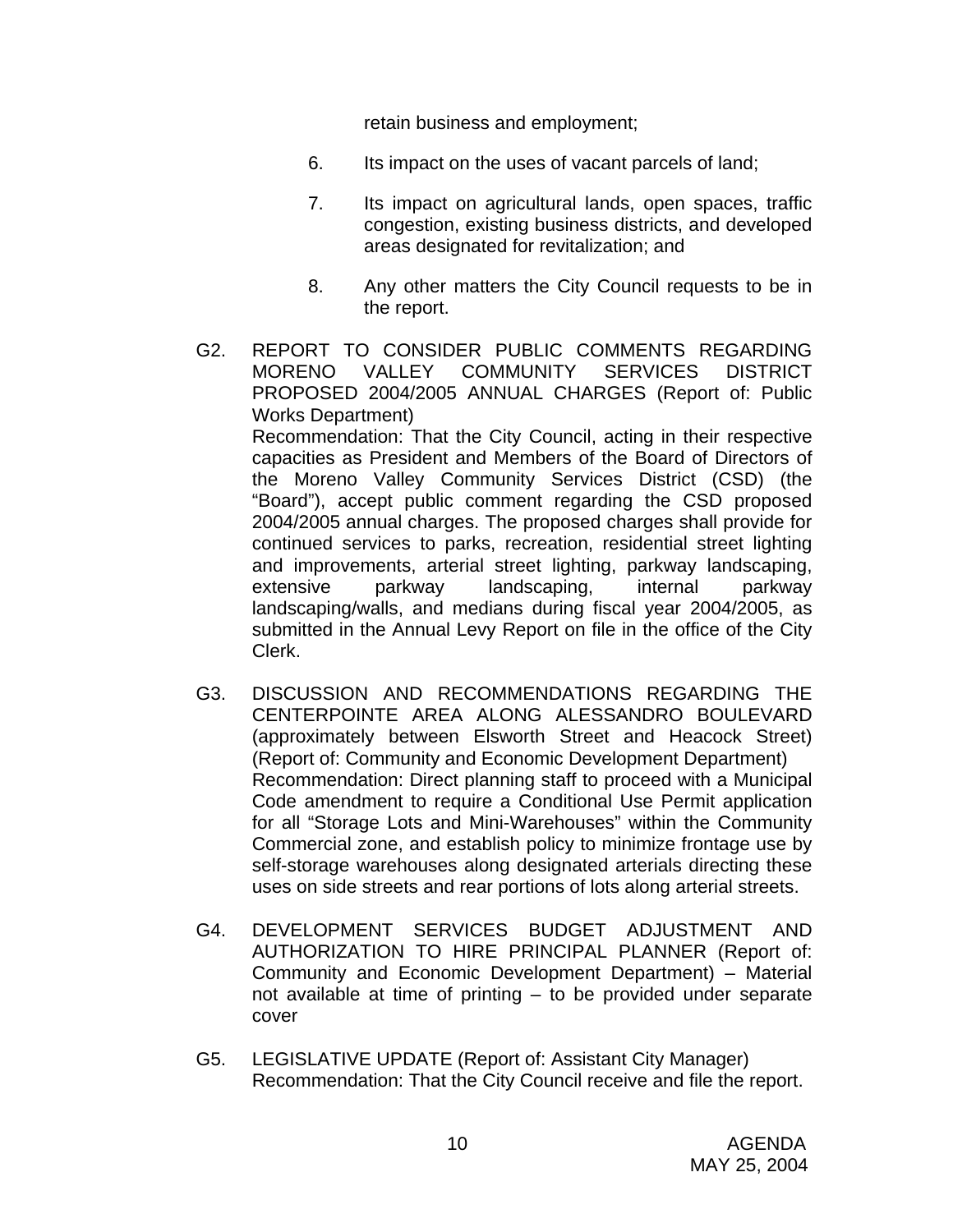- G6. CITY MANAGER'S REPORT (Informational Oral Presentation not for Council action)
- G7. REPORT ON RIVERSIDE COUNTY HABITAT CONSERVATION AGENCY ACTIVITIES BY COUNCIL MEMBER BATEY (Informational Oral Presentation – not for Council action)

# **H. LEGISLATIVE ACTIONS**

ORDINANCES - 1ST READING AND INTRODUCTION – NONE

ORDINANCES - 2ND READING AND ADOPTION

H1. ADOPT ORDINANCE NO. 665, AN ORDINANCE OF THE CITY COUNCIL OF THE CITY OF MORENO VALLEY, CALIFORNIA, REPEALING ORDINANCE 498 AND ENACTING A NEW CHAPTER 8.10 TO THE MORENO VALLEY MUNICIPAL CODE, REGARDING STORM WATER AND URBAN RUNOFF POLLUTION PREVENTION CONTROL (RECEIVED FIRST READING AND INTRODUCTION MAY 11, 2004 ON A 5-0 VOTE) (Report of: Public Works Department) Recommendation: Adopt Ordinance No. 665.

#### Ordinance No. 665

 An Ordinance of the City Council of the City of Moreno Valley, California Repealing Ordinance 498 and Enacting a New Chapter 8.10 to the Moreno Valley Municipal Code, Regarding Storm Water and Urban Runoff Pollution Prevention Control

ORDINANCES - URGENCY ORDINANCES - NONE

RESOLUTIONS – NONE

#### PUBLIC COMMENTS **ON ANY SUBJECT NOT ON THE AGENDA** UNDER THE JURISDICTION OF THE CITY COUNCIL

Those wishing to speak should complete and submit a BLUE speaker slip to the Bailiff. There is a three-minute time limit per person. All remarks and questions shall be addressed to the presiding officer or to the City Council and not to any individual Council member, staff member or other person.

## **CLOSING COMMENTS AND/OR REPORTS OF THE CITY COUNCIL, COMMUNITY SERVICES DISTRICT, OR COMMUNITY REDEVELOPMENT AGENCY**